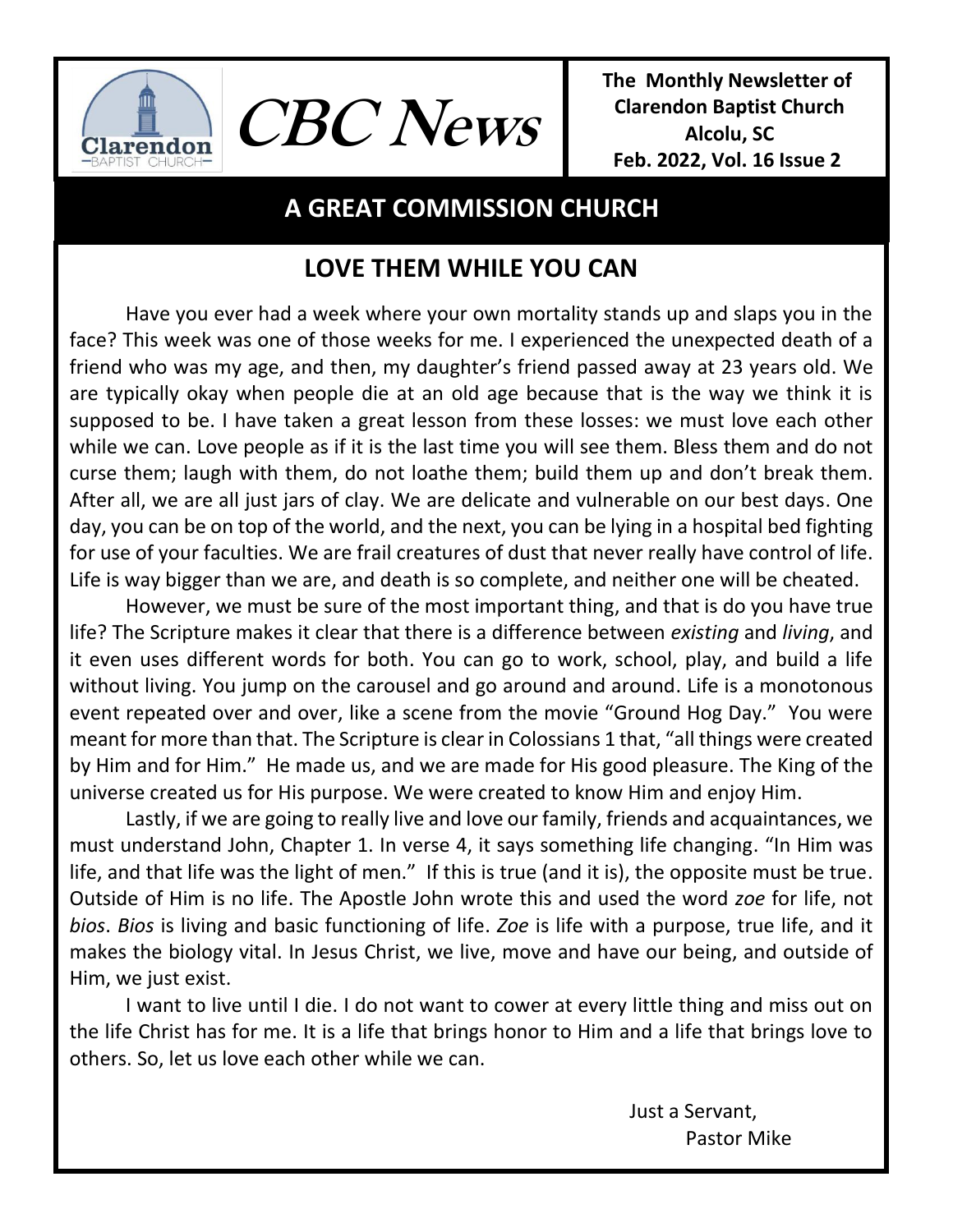### **Building Attendant:** John Horton

#### **Nursery**

- **2.6** Heather Alsbrook **2.20** Patti Odom
- **2.13** Kim Gardner **2.27** Crystal Thompson

#### **Counting Committee**

- **2.6** Dr. Robert Etheridge, Tommy Geddings
- **2.13** Tabitha Gardner, Jodi Thompson
- **2.20** Jewell Brown, Amy Chappell
- **2.27** Betsy Jordan, Patti Odom

### **Ushers**

- **2.6** Jay Gardner, John Thompson
- **2.13** Les Odom, Hal Thompson
- **2.20** Lenn Gardner, John Smith
- **2.27** Dr. Robert Etheridge, Brent Jordan

# **PRAYER MINISTRY**

**CBC Members:** Johnny Baker, Jennie DuRant, Valorie Evans, Glenna Mutchler, Dan McInnis, VeLinda Reynolds, Ray Richburg, Shaun Richburg, \*Berneice Smith

# **FAITH PROMISE MISSIONARIES**



**George & Kim Aguirre** *Church Planting in Italy with TEAM* Via Gandhi 19, 06019 Umbertide, PG, ITALY Gandhi 19, 06019 Umbertide, PG, ITALY  $Psalm$   $107:1$ 

### **Calendar of Events**

**3** Ladies Bible Study, 6 PM

**8** Deacons Meeting, 7 PM

- **14 Valentine's Day O**
- **17** Ladies Bible Study, 6 PM

*1 John 4:12 Romans 8:38-39 Jude 1:2*

## **Happy Birthday**

- *2 John Horton*
- *5 Grady McWhite Harold Thompson*
- *10 Jack Hubbard*
- *14 Rob Hussey Reid Jordan*



- *15 Toni Baker*
- *16 Bryce Jordan*
- *25 Mackenzie Chappell*
- *27 Sean Briley*
- *28 Emmalynn Etheridge*

*Please call the church office if we have missed your birthday.*